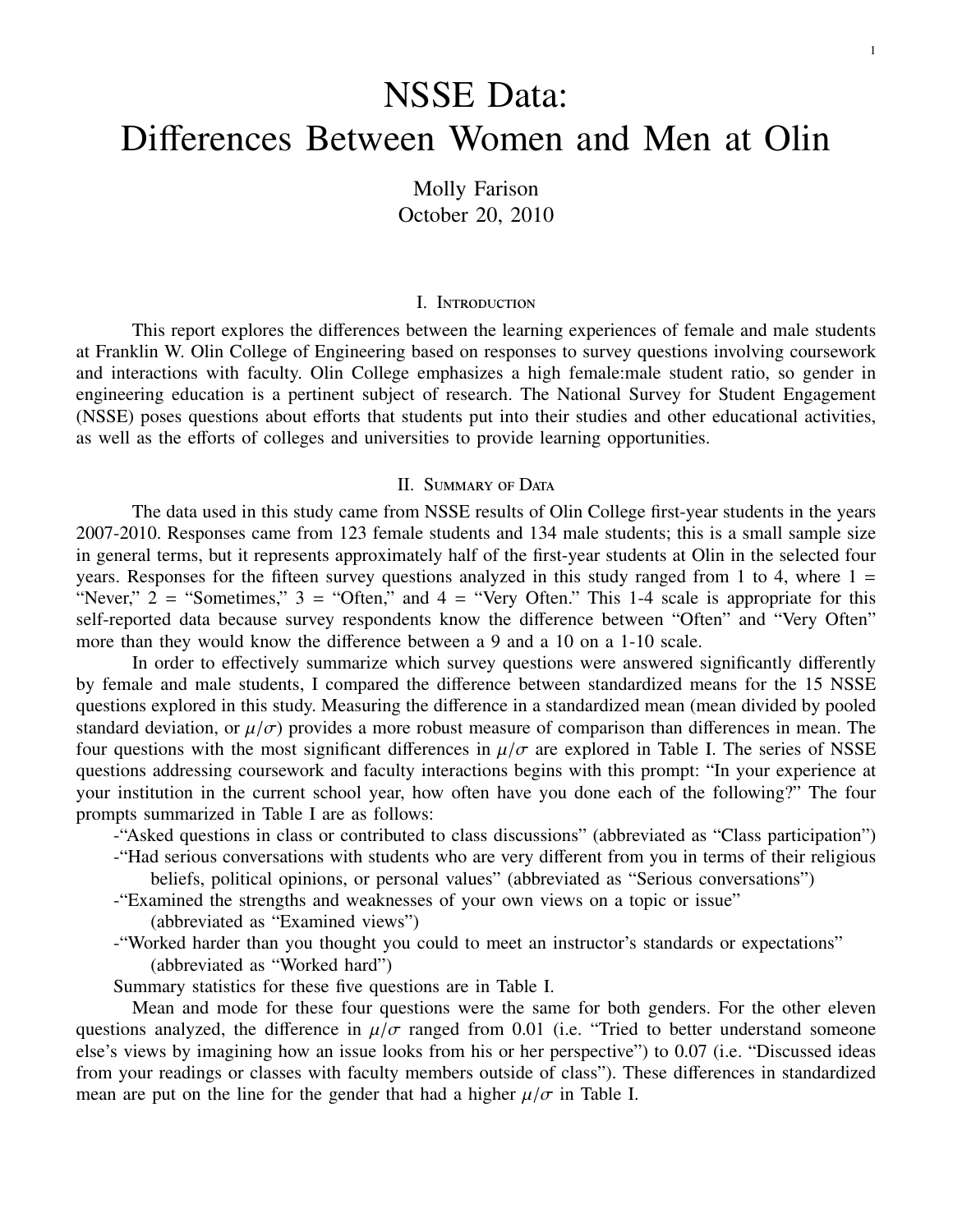| Question      | Gender | $\mu$ | $\sigma$ | Diff in $\mu/\sigma$ |
|---------------|--------|-------|----------|----------------------|
| Class         | female | 3.04  | 0.84     |                      |
| participation | male   | 3.20  | 0.78     | $+0.47$              |
| Serious       | female | 3.14  | 0.82     |                      |
| conversations | male   | 3.24  | 0.78     | $+0.34$              |
| Examined      | female | 2.80  | 0.81     |                      |
| views         | male   | 2.87  | 0.83     | $+0.08$              |
| Worked        | female | 3.03  | 0.89     | $+0.08$              |
| hard          | male   | 2.96  | 0.87     |                      |

| <b>TABLE I</b> |                           |  |  |  |
|----------------|---------------------------|--|--|--|
|                | <b>SUMMARY STATISTICS</b> |  |  |  |

#### III. Questions that Arise from the Data

Looking at the difference between means as well as the difference between  $\mu/\sigma$ , it appears that at Olin College women raise their hand in class less frequently than men. The median and mode of the data are the same for both genders, but the difference in  $\mu/\sigma$  is large compared to the other 14 questions analyzed. Several other questions investigated in this study also may show a difference between the experiences of female and male students, but support from anecdotal evidence supports the claim that at Olin College women do raise their hand in class less frequently than men, which is why that question is addressed more than the others in this study. Because Olin College prides itself on its high female:male student ratio among engineering colleges, it is surprising how much of a difference in class participation there is.

# IV. Probability Mass Functions (PMFs)

A probability mass function (PMF) shows the probability of each possible event in the form of a histogram. In this study, a PMF shows the fraction of respondents that gave each response. In Figure 1, the pattern that men seem to answer questions in class more frequently than women do is quite apparent.



Fig. 1. *This PMF shows that female students report that participate in class less often than male students do.*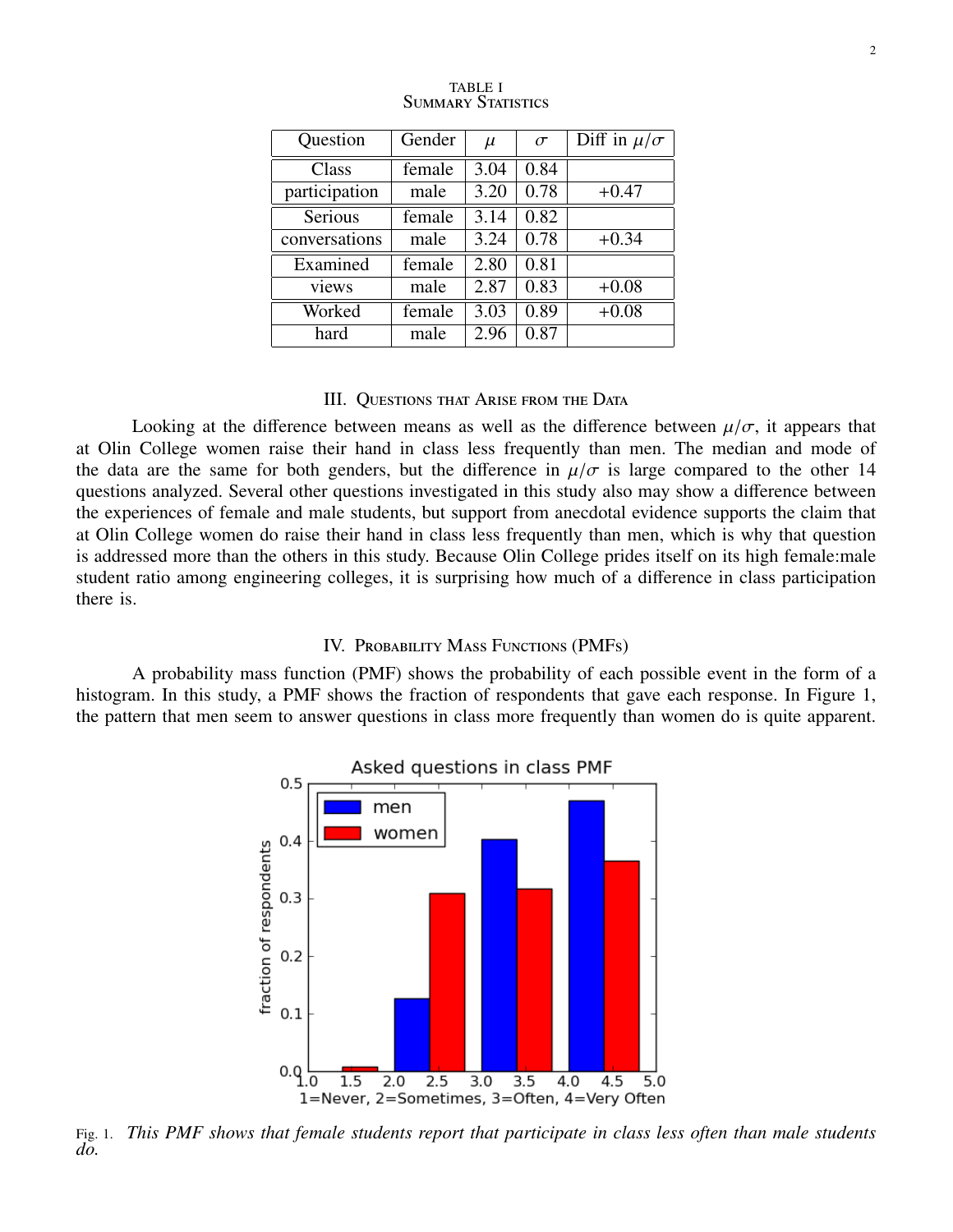

Fig. 2. *This PMF shows that there is not a large di*ff*erence between female and male responses to the prompt "Try to better understand someone else's views."*

In Figure 3, it looks as though more women than men "worked harder than they thought they could to meet an instructor's standards or expectations," because responses for women are more concentrated in the right half of the graph. This matches up with  $\mu/\sigma$  being 0.08 higher for women. A chart like this makes the significance of a difference in  $\mu/\sigma$  easy to see.



Fig. 3. *This PMF shows that women generally answer higher than men for the prompt "Worked harder than you thought you could to meet an instructor's standards or expectations."*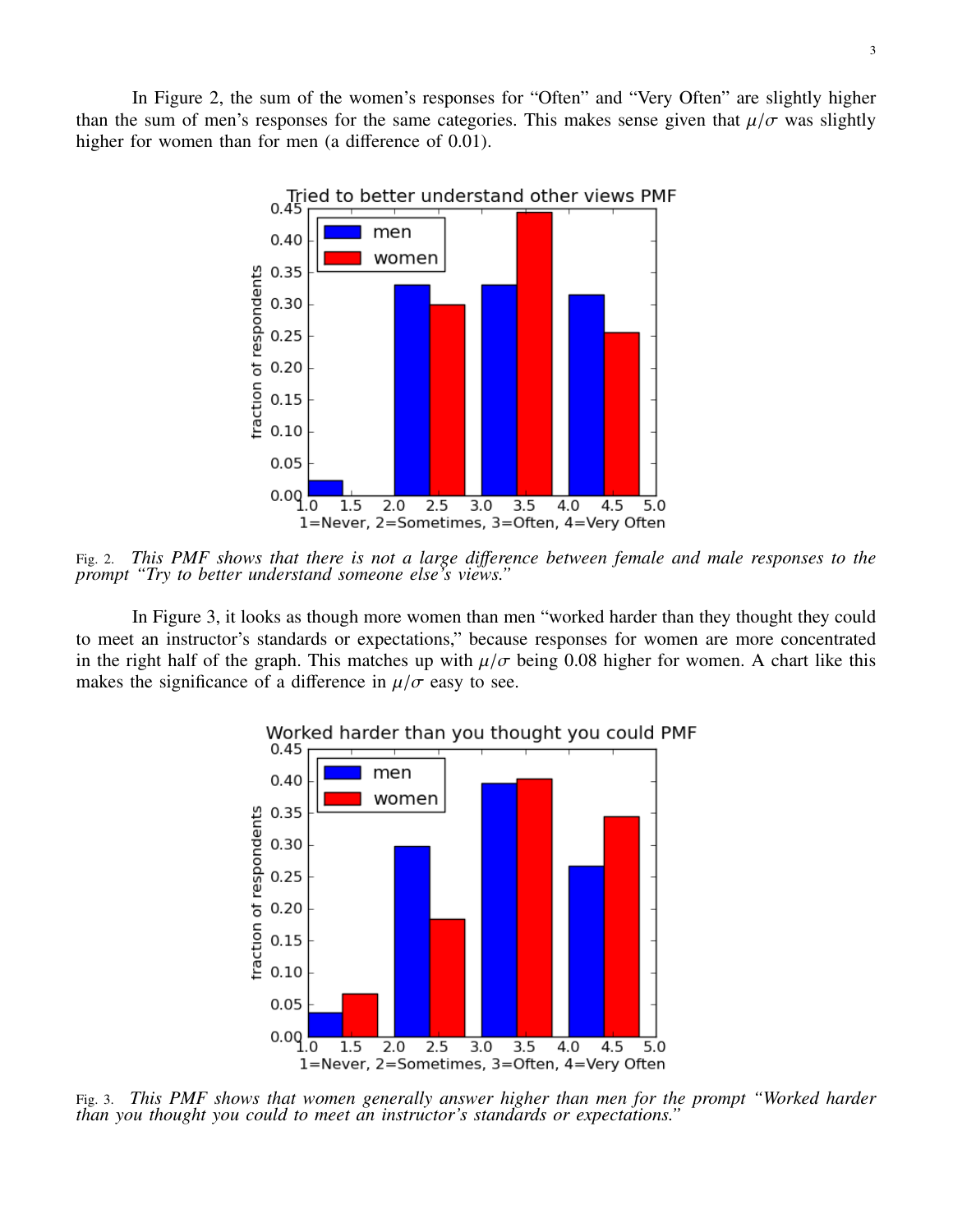#### V. Conditional PMF

In a conditional PMF, a PMF is computed using responses that fit a specified condition. In this study, all of the PMFs shown thus far are conditional in the sense that a response is included in the female PMF only if the respondent is female and included in the male PMF only if the respondent is male. Figure 4 includes only respondents that answered "Very often" to the prompt "Discussed grades or assignments with an instructor." The PMF shows their responses for the prompt "Talked about career plans with a faculty member or advisor." The data suggest that males who discuss classwork with faculty frequently are more likely to take the opportunity to discuss their futures with faculty than women who discuss classwork with faculty just as frequently. However, it is not clear whether this difference in the PMF indicates a pattern in the student body as a whole, especially since this PMF represents the responses of only 32 women and 29 men.



Fig. 4. *This PMF shows results for the survey prompt "Talked about career plans with a faculty member or advisor," with responses taken from respondents who answered "Very often" for the prompt "Discussed grades or assignments with an instructor."*

## VI. Cumulative Distribution Functions (CDFs)

A cumulative distribution function (CDF) shows percentile ranks out of 1 as a function of survey responses. In this study, a CDF shows the cumulative fraction of respondents for each possible response.

In Figure 5, it is clear that the vast majority of responses for the prompt "Come to class without completing readings or assignments" range from "Never" to "Often," with very few responses of "Very Often." There were fewer responses of "Very Often" from women than there were from men, which suggests that the most delinquent students at Olin tend to be male. The CDF also shows that approximately the same fraction of respondents of both genders never come to class unprepared. The standardized mean is 0.04 higher for men, which suggests that the difference may be significant, but not as significant as the difference in responses for the prompt "Asked questions in class or contributed to class discussions," which has a difference in  $\mu/\sigma$  of 0.08.

# VII. MODELING WITH A CONTINUOUS CDF

From the exponential shape of the CDF that is the left-most graph in Figure 6, it looks like results from the prompt "Talked about career plans with a faculty member or advisor" can approximated by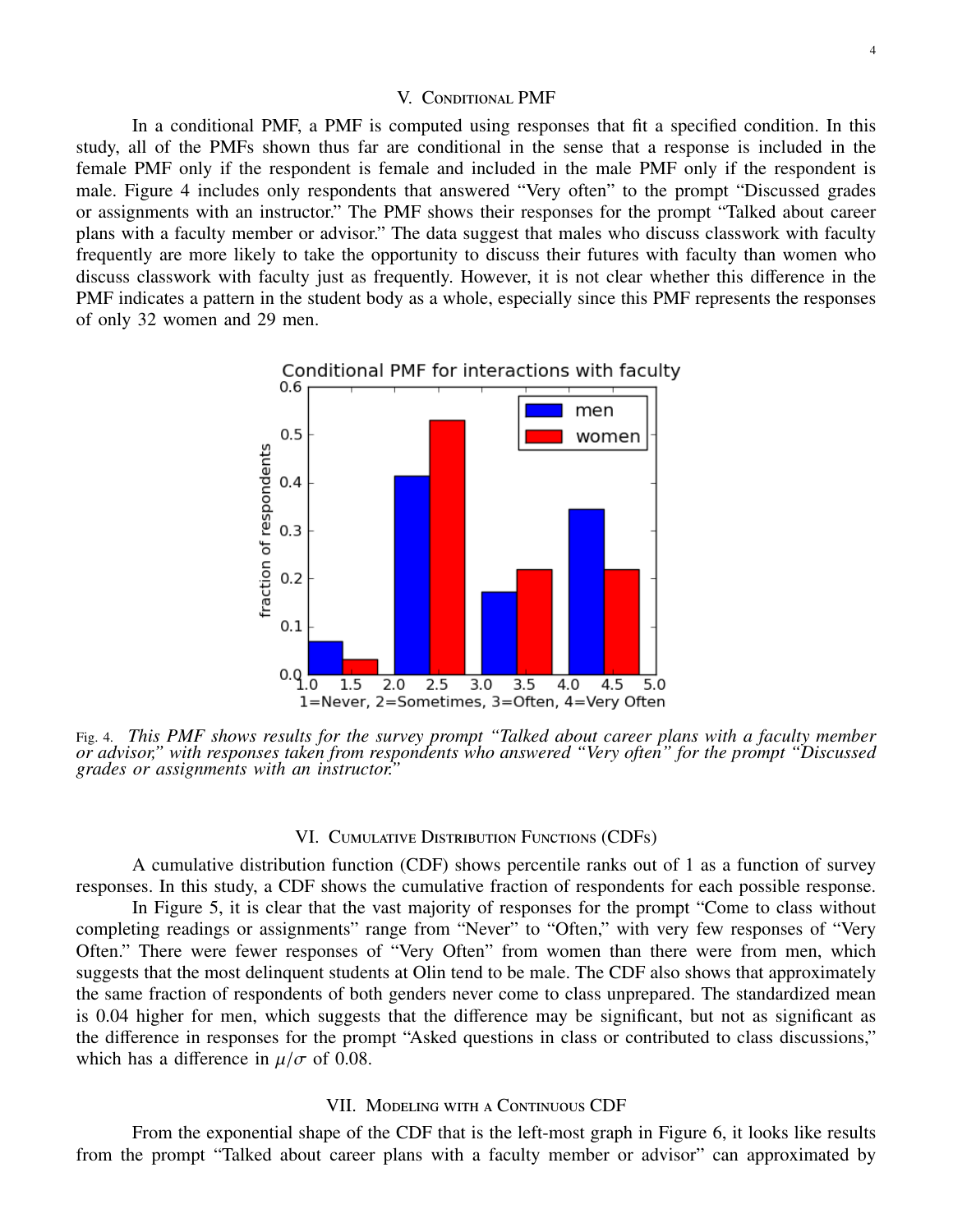

Fig. 5. *This CDF shows results for the survey prompt "Come to class without completing readings or assignments."*

an exponential distribution. An exponential CDF has the equation  $CDF(x) = 1 - e^{-\lambda x}$ . If a continuous distribution is an effective model for the data, plotting the complementary CDF (CCDF) on a log-y scale should show a straight line with slope  $-\lambda$ . This CCDF is the right-most graph in Figure 6. The CCDF on a log-y scale looks more like a straight line than not, though it would be easier to see how well the data fits a continuous distribution if there were more possible responses on the survey.



Fig. 6. *This CDF shows results for the survey prompt "Talked about career plans with a faculty member or advisor."*

## VIII. Normal Probability Plot

One way to test whether a distribution is normal is to generate a normal probability plot. A quick, simple way to do this is to generate a sample of the same length as a given sample from a normal distribution with  $\mu=0$  and  $\sigma=1$ , then plot the data sample against the normal sample. If the sample is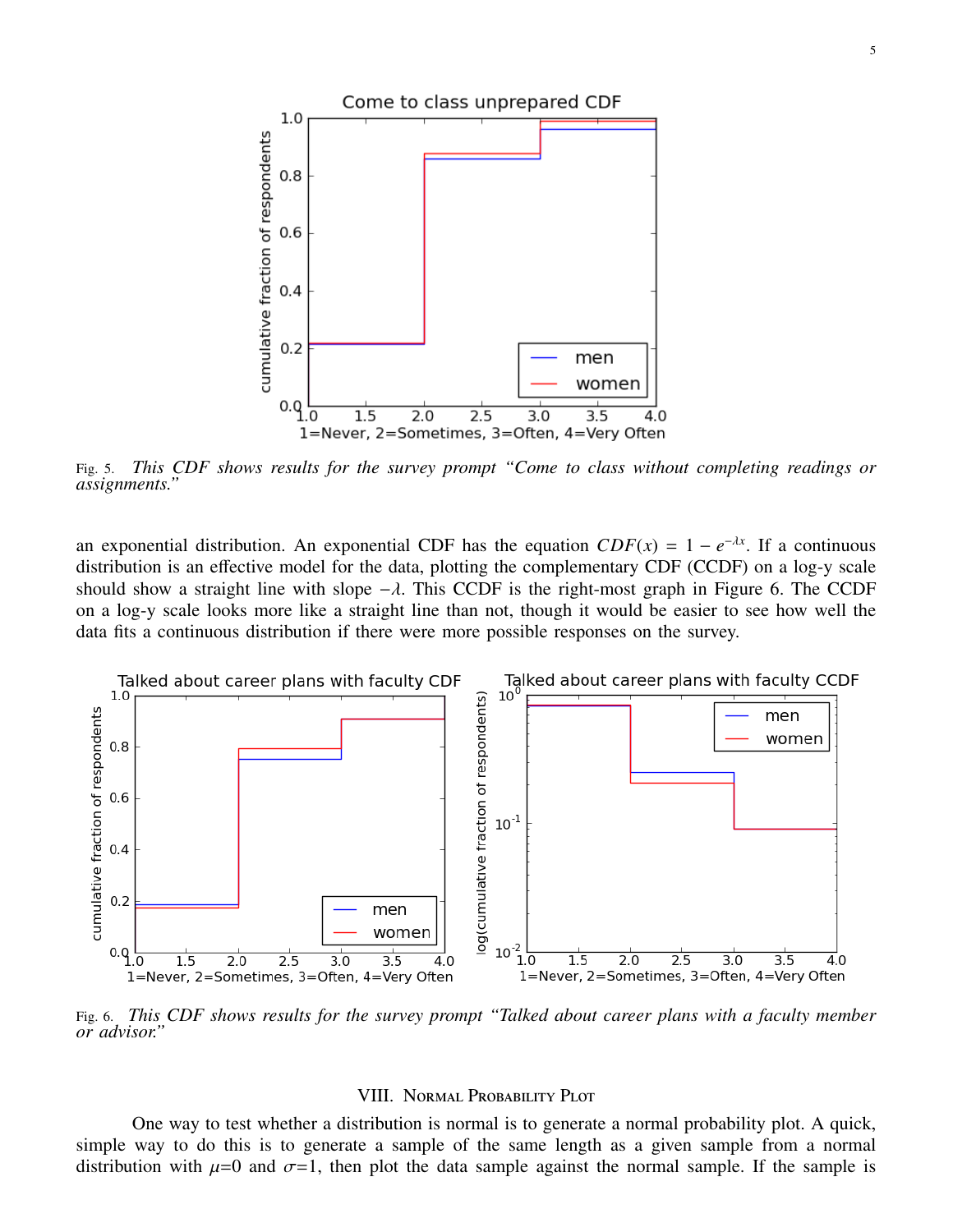normal, then the normal probability plot will be a straight line. For the prompt "Prepared two or more drafts of a paper or assigment before turning it in," the responses of both women and men shown in Figure 7 look like they could be approximated as a normal distribution, so this test is appropriate. The responses of women look more like a normal distribution than the responses of men, so it would make sense if the normal probability plot looked more like a straight line for women than for men. However, since there are only four possible responses, it is difficult to see any significant difference between the normal probability plots for female and male students.



Fig. 7. *This PMF and normal plot show that results from the prompt "Prepared two or more drafts of a paper or assignment before turning it in" could be approximated by a normal distribution.*

# IX. Estimating Parameters for the Complete Distribution

Since the data for the prompt "Talked about career plans with a faculty member or advisor" has a CDF that looks exponential, we can estimate the parameter  $\lambda$  for the exponential distribution from which it is a sample, which would be the responses for all first-year students at Olin College from 2007-2010. This simply involves finding the slope of the CCDF plotted on a log-y scale, which is shown in the rightmost graph of Figure 6. The slope in this case for both women and men is approximately -0.24, so  $\lambda$  for an exponential model of the complete distribution can be approximated as 0.24. Continuous models like this help approximate what survey responses would be for the entire population of Olin College first-year students.

Since the data for the prompt "Prepared two or more drafts of a paper or assigment before turning it in" shown in Figure 7 can be approximated by a normal distribution, we can estimate parameters for a normal model for the complete distribution. The sample mean for women is 2.59 with a standard deviation of 0.80, and the sample mean for men is 2.63 with a standard deviation of 0.84. Since these data do not have outliers, the sample mean and standard deviation are a reasonable approximation for the mean and standard deviation of the complete population of first-year Olin College students over the time period when the survey was administered.

## X. Bayes's Theorem

One question that arises from analyzing PMFs of NSSE data is this: if a student asks questions very often in class, what is the probability that the student is a woman? The answer for the total population of Olin first-year students can be approximated by using Bayes's theorem on data from NSSE. Bayes's theorem represents the relationship between the conditional probabilities of two events. If W is the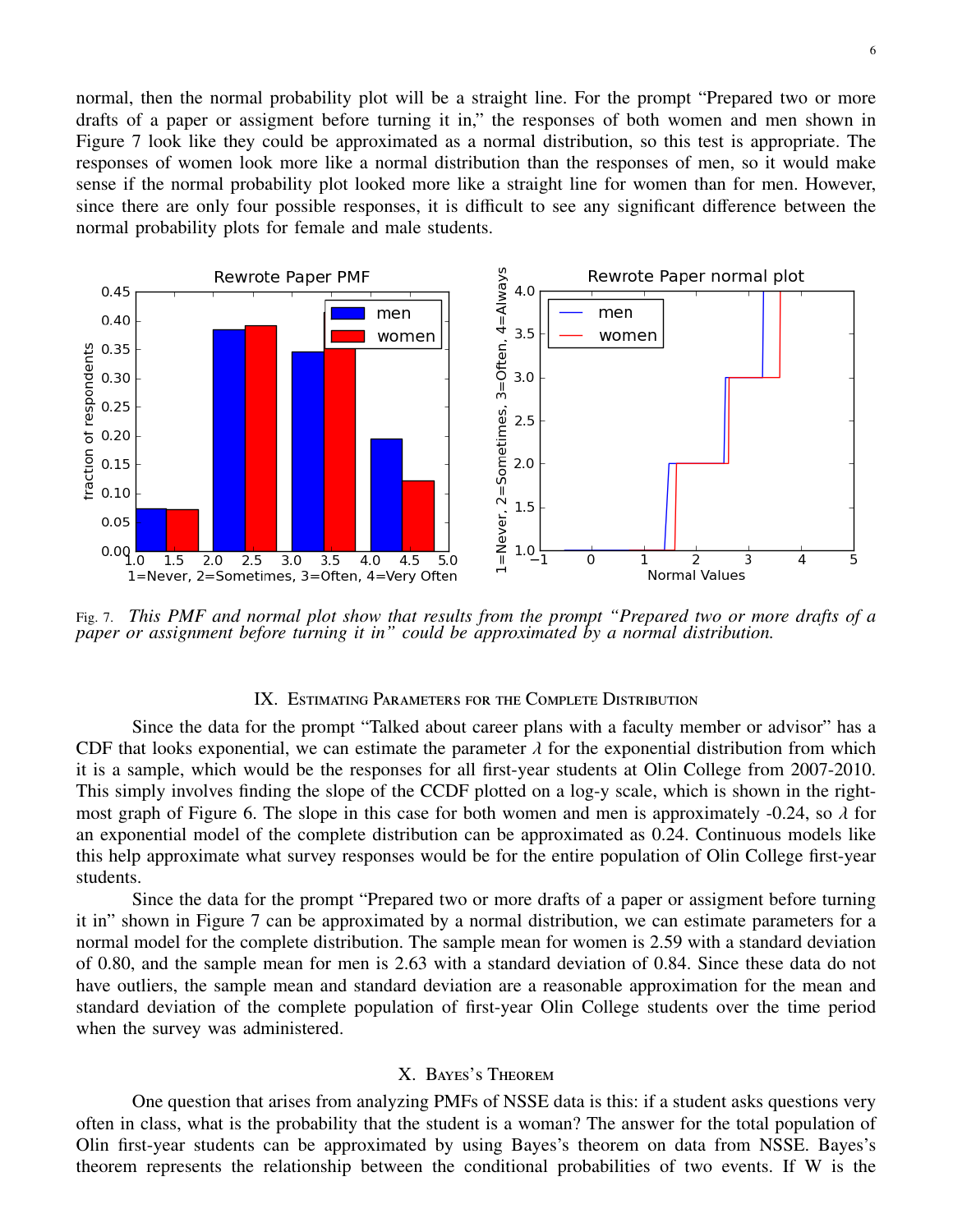hypothesis that the student is a woman, E is the fact that the student reported asking questions very often in class, and M is the hypothesis that the student is a man, then the probability that the student is a woman according to Bayes's theorem is as follows:

$$
P(W|E) = \frac{P(W)P(E|W)}{P(E)}
$$

$$
P(E) = P(W)P(E|W) + P(M)P(E|M)
$$
(1)

Substituting in values from the NSSE data, the probability that a student who asks questions very often is female equals 0.42. This probability is significantly less than the probability that the student is male, which indicates that this gap between genders may apply to the larger population of Olin College first-year students.

## XI. Difference-in-Mean Hypotheses

One way to test the significance of the difference between data for women and men is to take two random samples from the pooled data many times and calculate how often the difference in means of the random samples reaches the difference in means of the samples being tested. This fraction of tests is called the p-value of the null hypothesis, where the null hypothesis is that a difference in two data sets is due to chance. This test can be applied to data from female and male respondents to show the relative significance of differences in responses by gender. For the prompt "Ask questions in class or contributed to class discussions," the null hypothesis is that differences in mean responses by gender are due to chance. The p-value of this null hypothesis was 0.001, which indicates that the null hypothesis is highly unlikely and the difference in mean responses by gender is likely significant. For the prompt "Tried to better understand someone else's views by imagining how an idea looks from his or her perspective," the p-value for the same null hypothesis was 0.864, which indicates that the null hypothesis is likely true and the difference in means is likely due to chance. For the prompt "Worked harder than you thought you could to meet an instructor's standards or expectations," the p-value for the same null hypothesis was 0.238, which means the null hypothesis is fairly unlikely but is still possible. It is harder to draw conclusions from p-values that are not very close to 0 or 1, like 0.238.

# XII. CHI-SQUARE HYPOTHESES

Another way to test the significance of the difference between data for women and men is to calculate the difference in the chi squared  $(\chi^2)$  statistic for two random samples from the pooled data<br>many times and compare it with the difference in  $\chi^2$  for the samples being tested. Where O is the observed many times and compare it with the difference in  $\chi^2$  for the samples being tested. Where  $O_i$  is the observed value for each response *i* value and  $E_i$  is the expected value for each response  $i$ ,

$$
\chi^2 = \sum_i \frac{(O_i - E_i)^2}{E_i} \tag{2}
$$

The p-value for the null hypothesis is analogous to that of a difference-in-mean hypothesis. For the prompt "Ask questions in class or contributed to class discussions," the null hypothesis is that differences in the chi squared statistic by gender are due to chance. The p-value of this null hypothesis was calculated to be 0 because the difference in the chi-square value from random samples of pooled data never reached the sample chi-square value in 10,000 iterations. This indicates that the null hypothesis is highly unlikely and the difference in responses by gender is likely significant. For the prompt "Tried to better understand someone else's views by imagining how an idea looks from his or her perspective," the p-value for the same null hypothesis was 0.0231, which indicates that the null hypothesis is likely false and the difference in means is likely significant. This measure contrasts with the p-value from the difference-in-mean hypothesis for the same prompt, which indicated that the difference between data for women and men was likely due to chance. For the prompt "Worked harder than you thought you could to meet an instructor's standards or expectations," the p-value for the same null hypothesis was 0.0177, which means the null hypothesis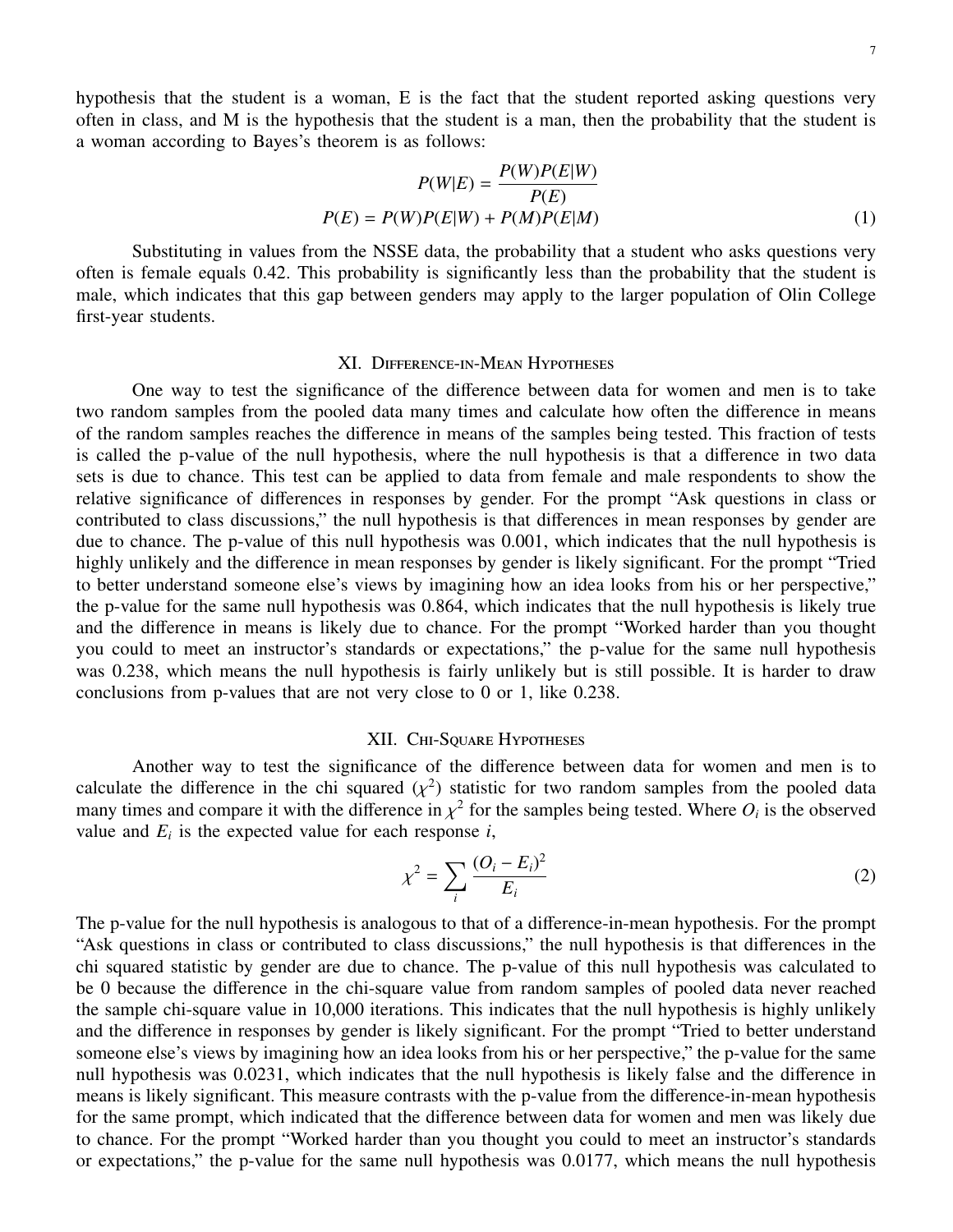is unlikely but is still possible. This p-value is also much smaller than its difference-in-mean analogue, which makes it harder to determine if the difference is significant.

## XIII. Fisher's Exact Test

Fisher's Exact Probability Test is yet another way to test the significance of differences between two data samples. It is often used when a sample size is too small for the chi-square test to be appropriate. Figure 8 shows Fisher's Exact Test using the criteria of having a response of 3 or 4 ("Often" or "Very



Fig. 8. *Summary of Fisher's Exact Test- images from faculty website for Vassar College.*

Often," respectively) for the prompt "Ask questions in class or contributed to class discussions" as the row headers A1 and A2. Responses of 3 or 4 for the prompt "Talk about career plans with a faculty member or advisor" are the column headers B1 and B2. The null hypothesis was that there is no correlation between the two variables. The test had a p-value of 0.02, which indicates that the null hypothesis is unlikely. This suggests that students who frequently participate in class are more likely to talk about career plans with a faculty member or advisor.

#### XIV. Pearson's Correlation

Pearson's correlation ( $\rho$ ) is a measure of how two variables are related. It ranges from -1 to 1, with negative numbers indicating a linear relationship with negative slope (negative correlation), 0 indicating no linear relationship, and positive numbers indicating a linear relationship with positive slope (positive correlation). If  $\mu$  represents the sample mean,  $\sigma$  represents the sample variance, and n represents the number of data points, Pearson's correlation for two variables x and y can be calculated as follows:

$$
p_i = \frac{(x_i - \mu_x)}{\sigma_x} \frac{(y_i - \mu_y)}{\sigma_y}
$$
  

$$
\rho = \frac{1}{n - 1} \sum_i p_i
$$
 (3)

Pearson's correlation for the responses for the prompts "Ask questions in class or contributed to class discussions" and "Talk about career plans with a faculty member or advisor" is -0.13 for women and 0.24 for men. These numbers indicate that there is a positive correlation between these two survey questions for men but not for women. These relationships are shown in Figure 9.

# XV. Linear Regression

Linear regression, which is the process of fitting a line to data, can be done most easily using a linear least squares fit. This method of linear regression minimizes the mean squared error for a linear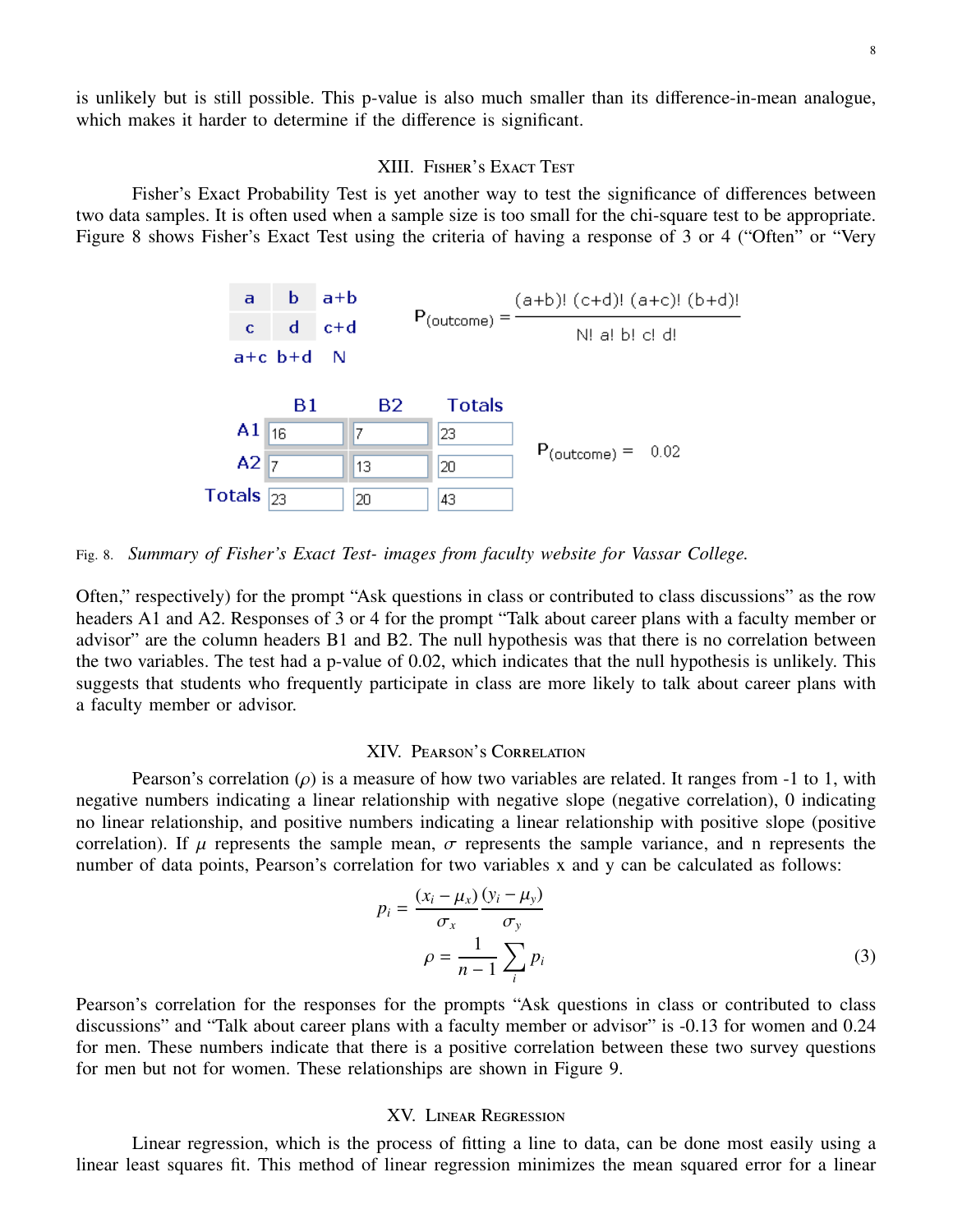relationship between variables *X* and *Y* with slope  $\alpha$  and y-intercept  $\beta$ . The deviation between the data and a linear relationship is equal to  $\alpha - \beta x_i - y_i$  for each value in X and Y, and the linear least squares fit minimizes the mean of these deviations. Thus, to calculate the linear least squares fit, with covariance Covar, variance Var, and sample means  $\bar{x}$  and  $\bar{y}$ ,

$$
\beta = \frac{Covar(X, Y)}{Var(X)} \n\alpha = \bar{y} - \beta \bar{x}
$$
\n(4)

A linear regression using this method for the responses of the survey prompt "Ask questions in class or contributed to class discussions" and the means of responses for the prompt "Talk about career plans with a faculty member or advisor" is shown in Figure 9. The means of the responses were used so that there would only be one value corresponding to each response and a linear regression could be performed.



Fig. 9. *A linear regression for the responses of the survey prompt "Ask questions in class or contributed to class discussions" on the x-axis and the means of responses for the prompt "Talk about career plans with a faculty member or advisor" on the y-axis.*

Figure 9 shows that the data for men has a strong positive correlation and the linear least squares method produces an appropriate line of best fit for the data. The Pearson coefficient for this data is 0.28 rather than a value closer to 1, but taking the mean of the responses to the second prompt as was necessary for linear regression produced a stronger correlation than trying to find a linear relationship between the responses for each respondent. The data for women does not seem to have a linear relationship, so the line produced from a linear least squares fit does not represent the data well.

## XVI. Conclusions

From these survey responses of Olin College first-year students in the years 2007-2010, two main conclusions can be drawn. Women reported that they "Asked questions in class or contributed to class discussions" less frequently than men, which is demonstrated by the difference in standardized means in Table I, the PMF in Figure 1, the Bayesian analysis in section X, and p-values from differences in mean and chi squared in sections XI and XII. Students who participated in class frequently also reported that they "talked about career plans with a faculty member or advisor" more often that those who did not participate in class as much. This is shown by results from Fisher's Exact Test, Pearson's correlation, and